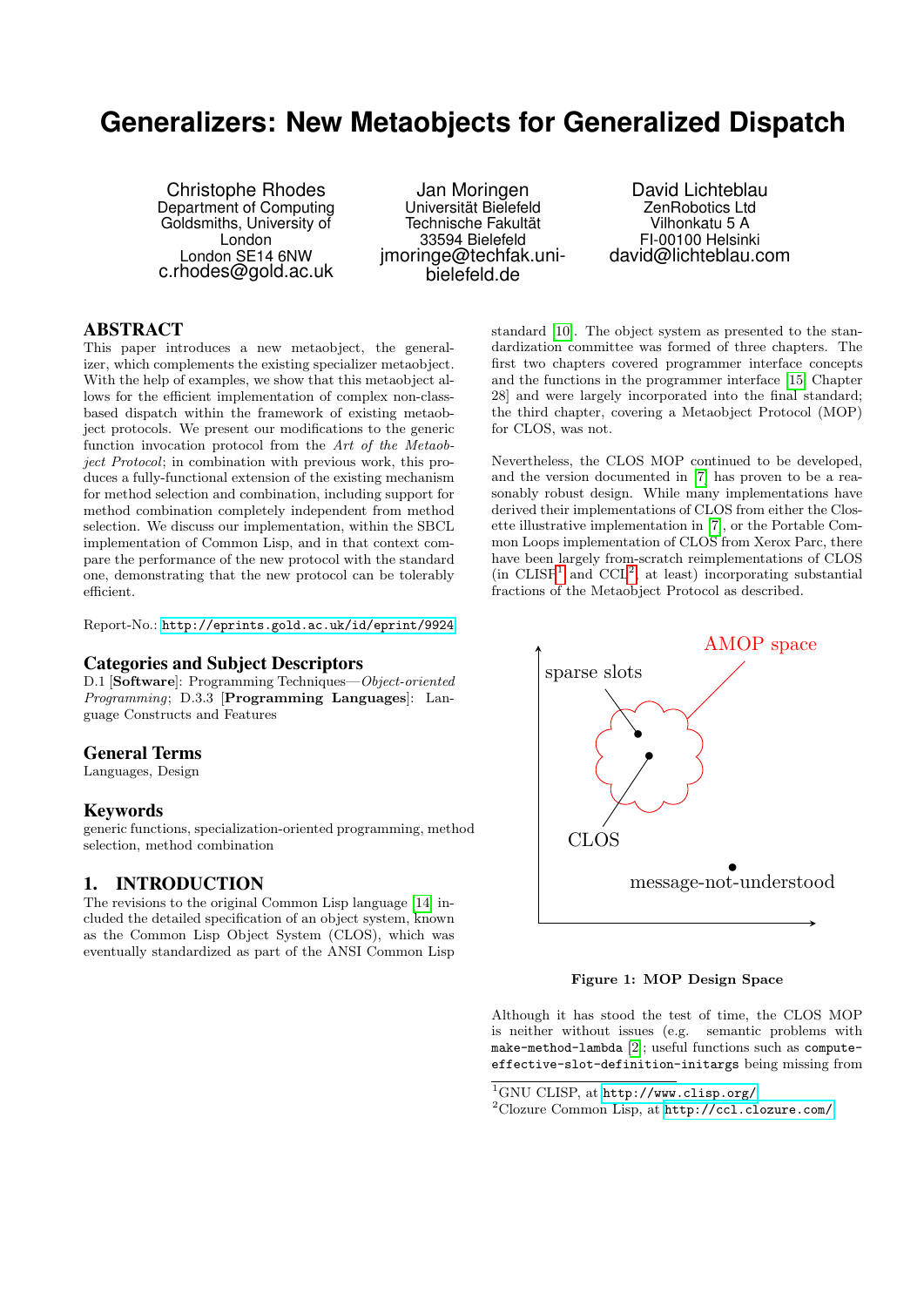the standard) nor is it a complete framework for the metaprogrammer to implement all conceivable variations of object-oriented behaviour. While metaprogramming offers some possibilities for customization of the object system behaviour, those possibilities cannot extend arbitrarily in all directions (conceptually, if a given object system is a point in design space, then a MOP for that object system allows exploration of a region of design space around that point; see figure [1\)](#page-0-2). In the case of the CLOS MOP, there is still an expectation that functionality is implemented with methods on generic functions, acting on objects with slots; it is not possible, for example, to transparently implement support for "message not understood" as in the message-passing paradigm, because the analogue of messages (generic functions) need to be defined before they are used.

Nevertheless, the MOP is flexible, and is used for a number of things, including: documentation generation (where introspection in the MOP is used to extract information from a running system); object-relational mapping and other approaches to object persistence; alternative backing stores for slots (hash-tables or symbols); and programmatic construction of metaobjects, for example for IDL compilers and model transformations.

One area of functionality where there is scope for customization by the metaprogrammer is in the mechanics and semantics of method applicability and dispatch. While in principle AMOP allows customization of dispatch in various different ways (the metaprogrammer can define methods on protocol functions such as compute-applicable-methods, compute-applicable-methods-using-classes), for example, in practice implementation support for this was weak until relatively recently<sup>[3](#page-1-0)</sup>.

Another potential mechanism for customizing dispatch is implicit in the class structure defined by AMOP: standard specializer objects (instances of class and eql-specializer) are generalized instances of the specializer protocol class, and in principle there are no restrictions on the metaprogrammer constructing additional subclasses. Previous work [\[9\]](#page-7-5) has explored the potential for customizing generic function dispatch using extended specializers, but there the metaprogrammer must override the entirety of the generic function invocation protocol (from compute-discriminatingfunction on down), leading to toy implementations and duplicated effort.

This paper introduces a protocol for efficient and controlled handling of new subclasses of specializer. In particular, it introduces the generalizer protocol class, which generalizes the return value of class-of in method applicability computation, and allows the metaprogrammer to hook into cacheing schemes to avoid needless recomputation of effective methods for sufficiently similar generic function arguments (See Figure [2\)](#page-1-1).

The remaining sections in this paper can be read in any order. We give some motivating examples in section [2,](#page-1-2) including reimplementations of examples from previous work,



<span id="page-1-1"></span>Figure 2: Dispatch Comparison

as well as examples which are poorly supported by previous protocols. We describe the protocol itself in section [3,](#page-4-0) describing each protocol function in detail and, where applicable, relating it to existing protocol functions within the CLOS MOP. We survey related work in more detail in section [4,](#page-6-0) touching on work on customized dispatch schemes in other environments. Finally, we draw our conclusions from this work, and indicate directions for further development, in section [5;](#page-6-1) reading that section before the others indicates substantial trust in the authors' work.

# <span id="page-1-2"></span>2. EXAMPLES

In this section, we present a number of examples of dispatch implemented using our protocol, which we describe in section [3.](#page-4-0) For reasons of space, the metaprogram code examples in this section do not include some of the necessary support code to run; complete implementations of each of these cases, along with the integration of this protocol into the SBCL implementation [\[11\]](#page-7-6) of Common Lisp, are included in the authors' repository[4](#page-1-3) .

A note on terminology: we will attempt to distinguish between the user of an individual case of generalized dispatch (the "programmer"), the implementor of a particular case of generalized dispatch (the "metaprogrammer"), and the authors as the designers and implementors of our generalized dispatch protocol (the "metametaprogammer", or more likely "we").

# <span id="page-1-4"></span>2.1 CONS specializers

One motivation for the use of generalized dispatch is in an extensible code walker: a new special form can be handled simply by writing an additional method on the walking generic function, seamlessly interoperating with all existing methods. In this use-case, dispatch is performed on the first element of lists. Semantically, we allow the programmer to specialize any argument of methods with a new kind of specializer, cons-specializer, which is applicable if and only if the corresponding object is a cons whose car is eql to the symbol associated with the cons-specializer; these specializers are more specific than the cons class, but less specific than an eql-specializer on any given cons.

<span id="page-1-0"></span><sup>3</sup> the Closer to MOP project, at [http://common-lisp.net/](http://common-lisp.net/project/closer/) [project/closer/](http://common-lisp.net/project/closer/), attempts to harmonize the different implementations of the metaobject protocol in Common Lisp.

<span id="page-1-3"></span><sup>4</sup> the tag els2014-submission in [http://christophe.](http://christophe.rhodes.io/git/specializable.git) [rhodes.io/git/specializable.git](http://christophe.rhodes.io/git/specializable.git) corresponds to the code repository at the point of submitting this paper.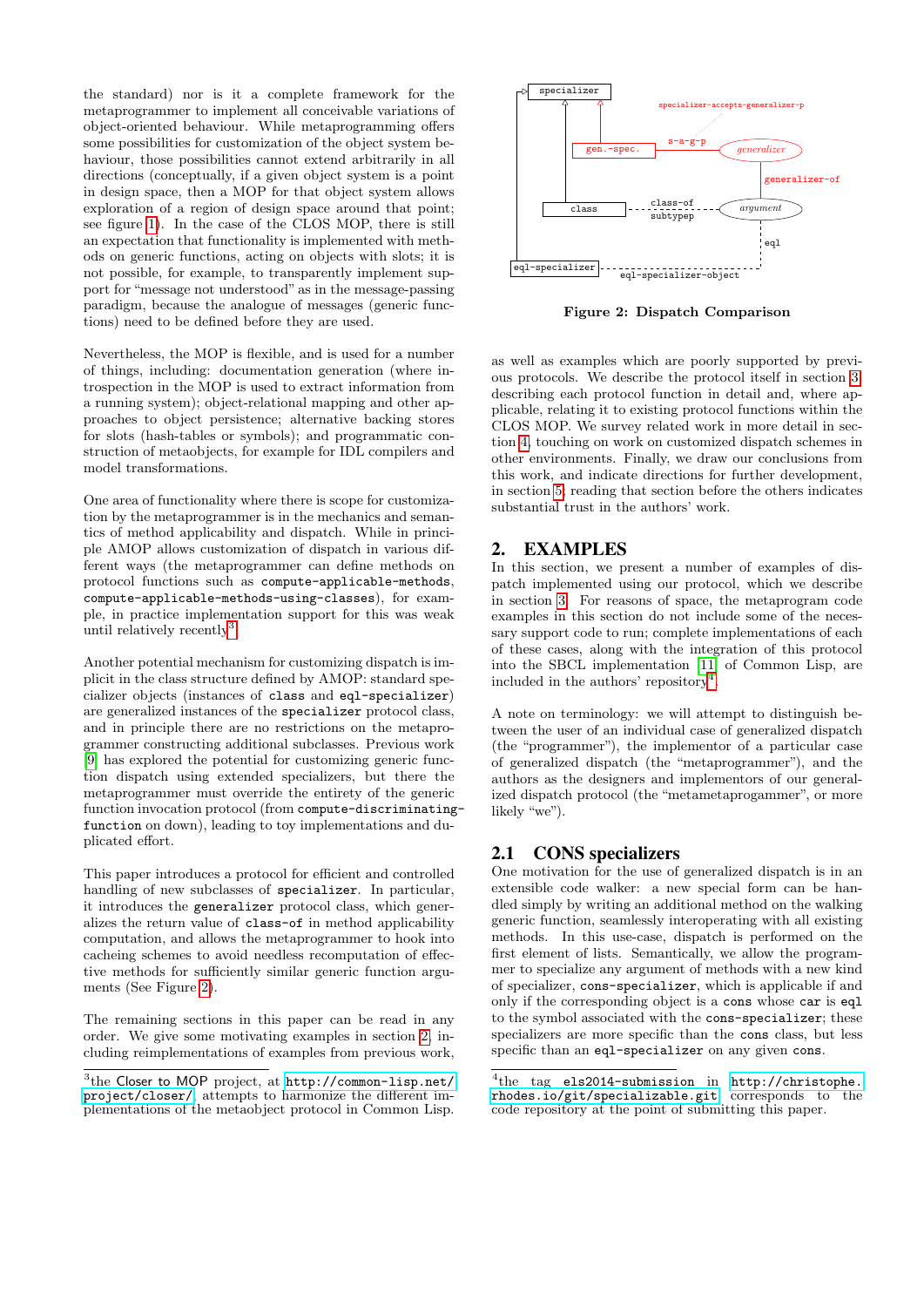The programmer code using these specializers is unchanged from [\[9\]](#page-7-5); the benefits of the protocol described here are: that the separation of concerns is complete – method selection is independent of method combination – and that the protocol allows for efficient implementation where possible, even when method selection is customized. In an application such as walking source code, we would expect to encounter special forms (distinguished by particular atoms in the car position) multiple times, and hence to dispatch to the same effective method repeatedly. We discuss the efficiency aspects of the protocol in more detail in section [3.1.2;](#page-5-0) we present the metaprogrammer code to implement the cons-specializer below.

```
(defclass cons-specializer (specializer)
  ((%car :reader %car :initarg :car)))
(defclass cons-generalizer (generalizer)
  ((%car :reader %car :initarg :car)))
(defmethod generalizer-of-using-class
    ((gf cons-generic-function) arg)
  (typecase arg
    ((cons symbol)
     (make-instance 'cons-generalizer
                    :car (car arg)))
    (t (call-next-method))))
(defmethod generalizer-equal-hash-key
    ((gf cons-generic-function)
     (g cons-generalizer))
  (\%car g))(defmethod specializer-accepts-generalizer-p
    ((gf cons-generic-function)
     (s cons-specializer)
     (g cons-generalizer))
  (if (eql (%car s) (%car g))(values t t)
      (values nil t)))
(defmethod specializer-accepts-p
    ((s cons-specializer) o)
  (and (consp o) (eql (car o) (%car s))))
```
The code above shows a minimal use of our protocol. We have elided some support code for parsing and unparsing specializers, and for handling introspective functions such as finding generic functions for a given specializer. We have also elided methods on the protocol functions specializer< and same-specializer-p; for cons-specializer objects, specializer ordering is trivial, as only one cons-specializer (up to equality) can ever be applicable to any given argument. See section [2.3](#page-3-0) for a case where specializer ordering is non-trivial.

As in [\[9\]](#page-7-5), the programmer can use these specializers to implement a modular code walker, where they define one method per special operator. We show two of those methods below, in the context of a walker which checks for unused bindings and uses of unbound variables.

```
(defgeneric walk (form env stack)
 (:generic-function-class cons-generic-function))
(defmethod walk
   ((expr (cons lambda)) env call-stack)
```

```
(let ((lambda-list (cadr expr))
        (body (cddr expr)))
    (with-checked-bindings
        ((bindings-from-ll lambda-list)
         env call-stack)
      (dolist (form body)
        (walk form env (cons form call-stack))))))
(defmethod walk
    ((expr (cons let)) env call-stack)
  (flet ((let-binding (x)
           (walk (cadr x) env
                 (cons (cadr x) call-stack))
           (cons (car x)
                 (make-instance 'binding))))
    (with-checked-bindings
        ((mapcar #'let-binding (cadr expr))
          env call-stack)
      (dolist (form (cddr expr))
        (walk form env (cons form call-stack))))))
```
Note that in this example there is no strict need for consspecializer and cons-generalizer to be distinct classes. In standard generic function dispatch, the class functions both as the specializer for methods and as the generalizer for generic function arguments; we can think of the dispatch implemented by cons-specializer objects as providing for subclasses of the cons class distinguished by the car of the cons. This analogy also characterizes those use cases where the metaprogrammer could straightforwardly use filtered dispatch [\[3\]](#page-7-7) to implement their dispatch semantics. We will see in section [2.3](#page-3-0) an example of a case where filtered dispatch is incapable of straightforwardly expressing the dispatch, but first we present our implementation of the motivating case from [\[3\]](#page-7-7).

# <span id="page-2-0"></span>2.2 SIGNUM specializers

Our second example of the implementation and use of generalized specializers is a reimplementation of one of the examples in [\[3\]](#page-7-7): specifically, the factorial function. Here, dispatch will be performed based on the signum of the argument, and again, at most one method with a signum specializer will be applicable to any given argument, which makes the structure of the specializer implementation very similar to the cons specializers in the previous section.

The metaprogrammer has chosen in the example below to compare signum values using =, which means that a method with specializer (signum 1) will be applicable to positive floating-point arguments (see the first method on specializer-accepts-generalizer-p and the method on specializer-accepts-p below). This leads to one subtle difference in behaviour compared to that of the cons specializers: in the case of signum specializers, the next method after any signum specializer can be different, depending on the class of the argument. This aspect of the dispatch is handled by the second method on specializer-acceptsgeneralizer-p below.

```
(defclass signum-specializer (specializer)
  ((%signum :reader %signum :initarg :signum)))
(defclass signum-generalizer (generalizer)
```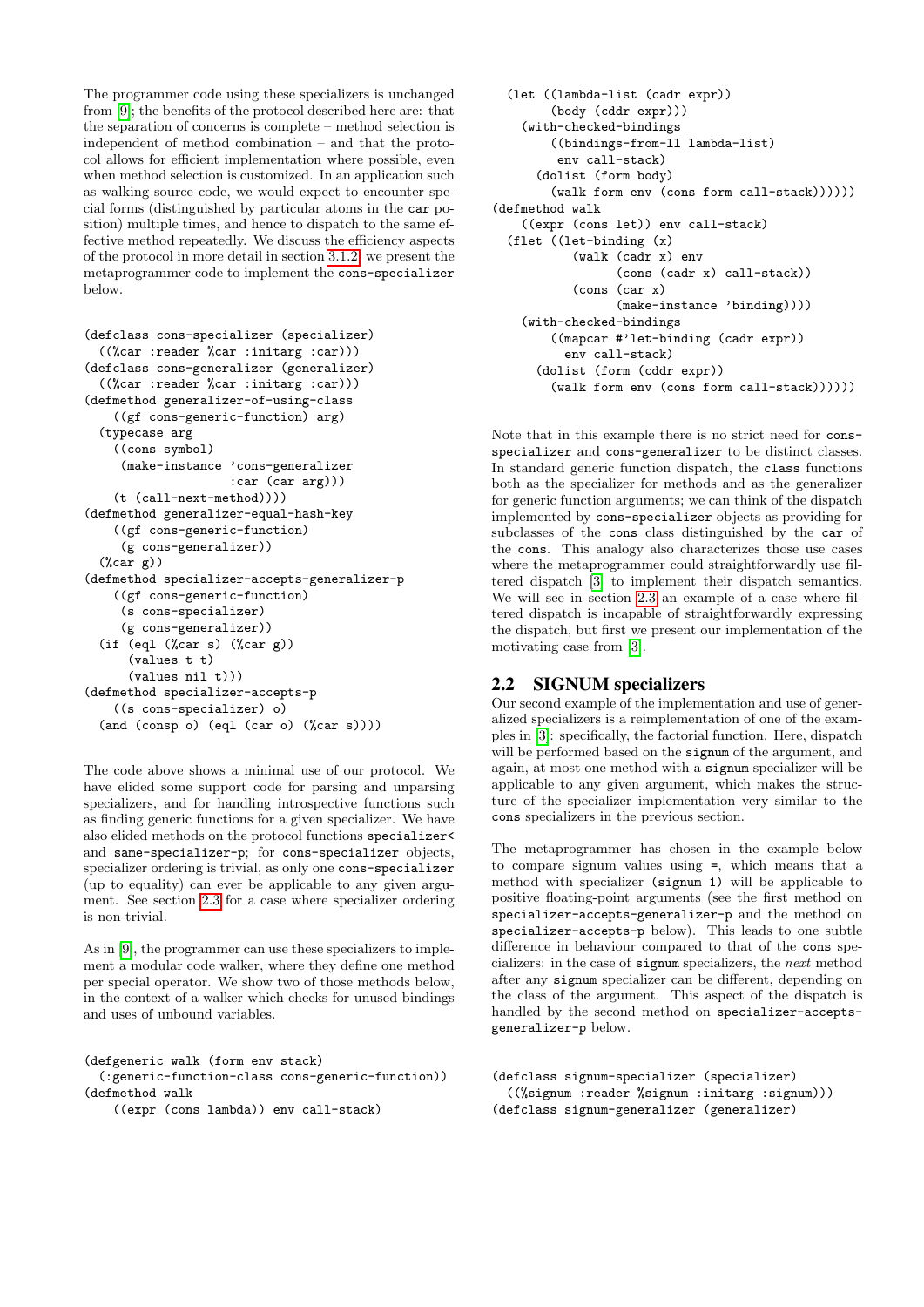```
((%signum :reader %signum :initarg :signum)))
(defmethod generalizer-of-using-class
    ((gf signum-generic-function) (arg real))
  (make-instance 'signum-generalizer
                 :signum (signum arg)))
(defmethod generalizer-equal-hash-key
    ((gf signum-generic-function)
     (g signum-generalizer))
  (%signum g))
(defmethod specializer-accepts-generalizer-p
    ((gf signum-generic-function)
     (s signum-specializer)
     (g signum-generalizer))
  (if ( = (\% \text{sigma s}) (\% \text{sigma g}))(values t t)
      (values nil t)))
(defmethod specializer-accepts-generalizer-p
    ((gf signum-generic-function)
     (s specializer)
     (g signum-generalizer))
  (specializer-accepts-generalizer-p
```

```
(defmethod specializer-accepts-p
    ((s signum-specializer) o)
  (and (realp o) (= (%signum s) (signum o))))
```
gf s (class-of (%signum g))))

Given these definitions, and once again some more straightforward ones elided for reasons of space, the programmer can implement the factorial function as follows:

```
(defgeneric fact (n)
  (:generic-function-class signum-generic-function))
(defmethod fact ((n (signum 0))) 1)
(defmethod fact ((n (signum 1))) (* n (fact (1- n))))
```
The programmer does not need to include a method on (signum -1), as the standard no-applicable-method protocol will automatically apply to negative real or non-real arguments.

#### <span id="page-3-0"></span>2.3 Accept HTTP header specializers

In this section, we implement a non-trivial form of dispatch. The application in question is a web server, and specifically to allow the programmer to support RFC 2616 [\[5\]](#page-7-8) content negotiation, of particular interest to publishers and consumers of REST-style Web APIs.

The basic mechanism in content negotiation is as follows: the web client sends an HTTP request with an Accept header, which is a string describing the media types it is willing to receive as a response to the request, along with numerical preferences. The web server compares these stated client preferences with the resources it has available to satisfy this request, and sends the best matching resource in its response.

For example, a graphical web browser might send an Accept header of text/html,application/xml;q=0.9,\*/\*;q=0.8 for a request of a resource typed in to the URL bar. This should be interpreted as meaning that: if the server can provide content of type text/html (i.e. HTML) for that resource, then it should do so. Otherwise, if it can provide application/xml content (i.e. XML of any schema), then that should be provided; failing that, any other content type is acceptable.

In the case where there are static files on the filesystem, and the web server must merely select between them, there is not much more to say. However, it is not unusual for a web service to be backed by some other form of data, and responses computed and sent on the fly, and in these circumstances the web server must compute which of its known output formats it can use to satisfy the request before actually generating the best matching response. This can be modelled as one generic function responsible for generating the response, with methods corresponding to content-types – and the generic function must then perform method selection against the request's Accept header to compute the appropriate response.

The accept-specializer below implements this dispatch. It depends on a lazily-computed tree slot to represent the information in the accept header (generated by parseaccept-string), and a function q to compute the (defaulted) preference level for a given content-type and tree; then, method selection and ordering involves finding the q for each accept-specializer's content type given the tree, and sorting them according to the preference level.

```
(defclass accept-specializer (specializer)
  ((media-type :initarg :media-type :reader media-type)))
(defclass accept-generalizer (generalizer)
  ((header :initarg :header :reader header)
   (tree)
   (next :initarg :next :reader next)))
(defmethod generalizer-equal-hash-key
    ((gf accept-generic-function)
     (g accept-generalizer))
  '(accept-generalizer ,(header g)))
(defmethod specializer-accepts-generalizer-p
   ((gf accept-generic-function)
     (s accept-specializer)
     (g accept-generalizer))
  (values (q (media-type s) (tree g)) t))
(defmethod specializer-accepts-generalizer-p
    ((gf accept-generic-function)
     (s specializer)
     (g accept-generalizer))
  (specializer-accepts-generalizer-p
  gf s (next g)))
(defmethod specializer<
   ((gf accept-generic-function)
     (s1 accept-specializer)
     (s2 accept-specializer)
     (g accept-generalizer))
  (let ((m1 (media-type s1))
        (m2 (media-type s2))
        (tree (tree g)))
   (cond
```

```
((string=m1 m2) '=)
(t (let ((q1 (q m1 tree)))
```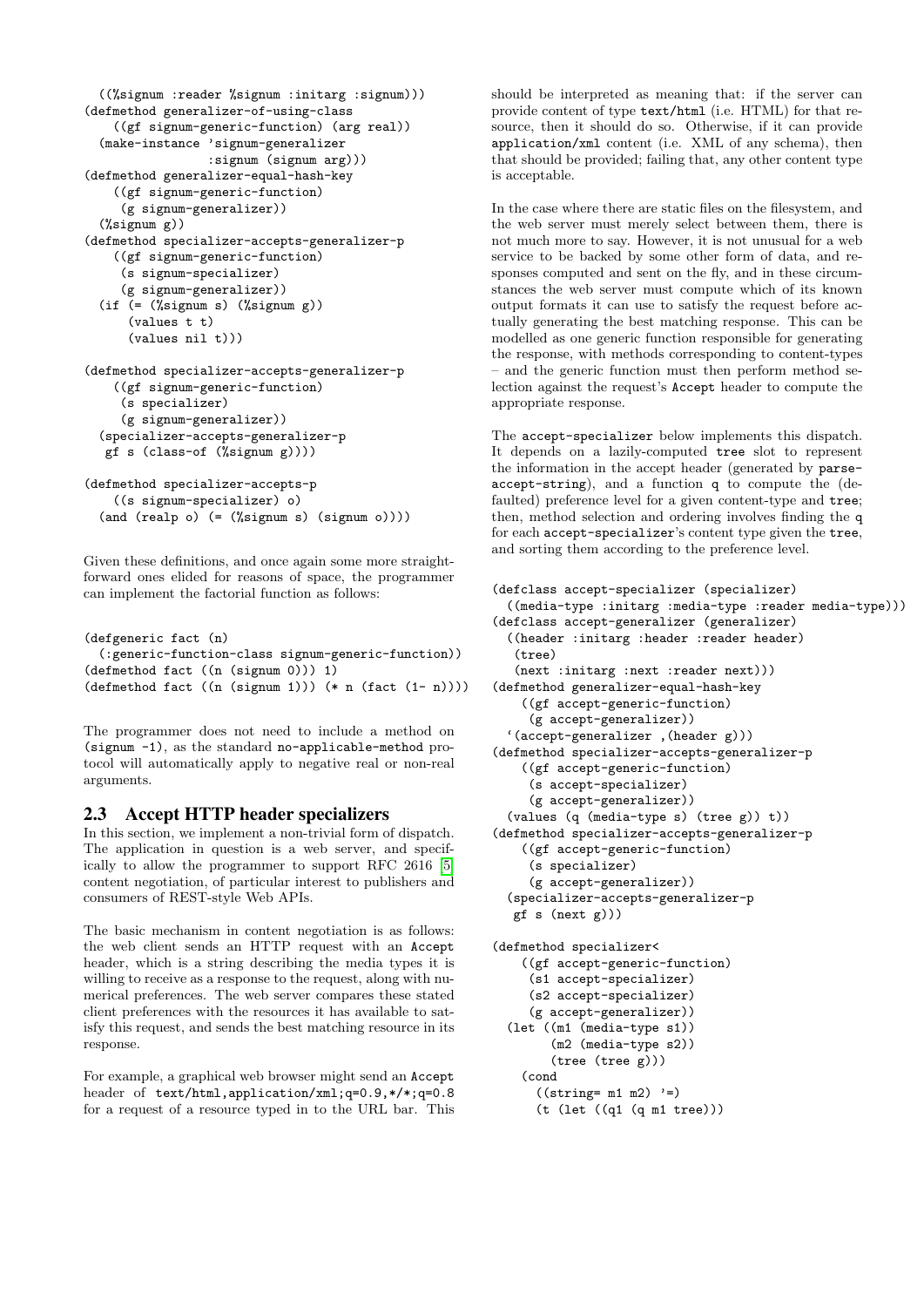```
(q2 (q m2 tree))))
(cond
  ((= q1 q2) '=)
  ((< q1 q2) '>)
  (t'('c))))))
```
The metaprogrammer can then add support for objects representing client requests, such as instances of the request class in the Hunchentoot<sup>[5](#page-4-1)</sup> web server, by translating these into accept-generalizer instances. The code below implements this, by defining the computation of a generalizer object for a given request, and specifying how to compute whether the specializer accepts the given request object (q returns a number between 0 and 1 if any pattern in the tree matches the media type, and nil if the media type cannot be matched at all).

```
(defmethod generalizer-of-using-class
    ((gf accept-generic-function)
     (arg tbnl:request))
 (make-instance 'accept-generalizer
                 :header (tbnl:header-in :accept arg)
                 :next (call-next-method)))
(defmethod specializer-accepts-p
    ((s accept-specializer)
     (o tbnl:request))
  (let* ((accept (tbnl:header-in :accept o))
         (tree (parse-accept-string accept))
         (q (q (media-type s) tree)))
    (and q (> q 0))))
```
This dispatch cannot be implemented using filtered dispatch, except by generating anonymous classes with all the right mime-types as direct superclasses in dispatch order; the filter would generate

```
(ensure-class nil :direct-superclasses
 '(text/html image/webp ...))
```
and dispatch would operate using those anonymous classes. While this is possible to do, it is awkward to express contenttype negotiation in this way, as it means that the dispatcher must know about the universe of mime-types that clients might declare that they accept, rather than merely the set of mime-types that a particular generic function is capable of serving; handling wildcards in accept strings is particularly awkward in the filtering paradigm.

Note that in this example, the method on specializer< involves a non-trivial ordering of methods based on the q values specified in the accept header (whereas in sections [2.1](#page-1-4) and [2.2](#page-2-0) only a single extended specializer could be applicable to any given argument).

Also note that the accept specializer protocol is straightforwardly extensible to other suitable objects; for example, one simple debugging aid is to define that an acceptspecializer should be applicable to string objects. This can be done in a modular fashion (see the code below, which can be completely disconnected from the code for Hunchentoot request objects), and generalizes to dealing with multiple web server libraries, so that content-negotiation methods are applicable to each web server's request objects.

```
(defmethod generalizer-of-using-class
    ((gf accept-generic-function)
     (s string))
  (make-instance 'accept-generalizer
                 :header s
                 :next (call-next-method)))
(defmethod specializer-accepts-p
   ((s accept-specializer) (o string))
  (let* ((tree (parse-accept-string o))
         (q (q (media-type s) tree)))
    (and q (> q 0))))
```
The next slot in the accept-generalizer is used to deal with the case of methods specialized on the classes of objects as well as on the acceptable media types; there is a method on specializer-accepts-generalizer-p for specializers that are not of type accept-specializer which calls the generic function again with the next generalizer, so that methods specialized on the classes tbnl:request and string are treated as applicable to corresponding objects, though less specific than methods with accept-specializer specializations.

# <span id="page-4-0"></span>3. PROTOCOL

In section [2,](#page-1-2) we have seen a number of code fragments as partial implementations of particular non-standard method dispatch strategies, using generalizer metaobjects to mediate between the methods of the generic function and the actual arguments passed to it. In section [3.1,](#page-4-2) we go into more detail regarding these generalizer metaobjects, describing the generic function invocation protocol in full, and showing how this protocol allows a similar form of effective method cacheing as the standard one does. In section [3.2,](#page-5-1) we show the results of some simple performance measurements on our implementation of this protocol in the SBCL implementation [\[11\]](#page-7-6) of Common Lisp to highlight the improvement that this protocol can bring over a naïve implementation of generalized dispatch, as well as to make the potential for further improvement clear.

# <span id="page-4-2"></span>3.1 Generalizer metaobjects

## *3.1.1 Generic function invocation*

As in the standard generic function invocation protocol, the generic function's actual functionality is provided by a discriminating function. The functionality described in this protocol is implemented by having a distinct subclass of standard-generic-function, and a method on computediscriminating-function which produces a custom discriminating function. The basic outline of the discriminating function is the same as the standard one: it must first compute the set of applicable methods given particular arguments; from that, it must compute the effective method by combining the methods appropriately according to the generic function's method combination; finally, it must call the effective method with the arguments.

<span id="page-4-1"></span><sup>5</sup>Hunchentoot is a web server written in Common Lisp, allowing the user to write handler functions to compute responses to requests; <http://weitz.de/hunchentoot/>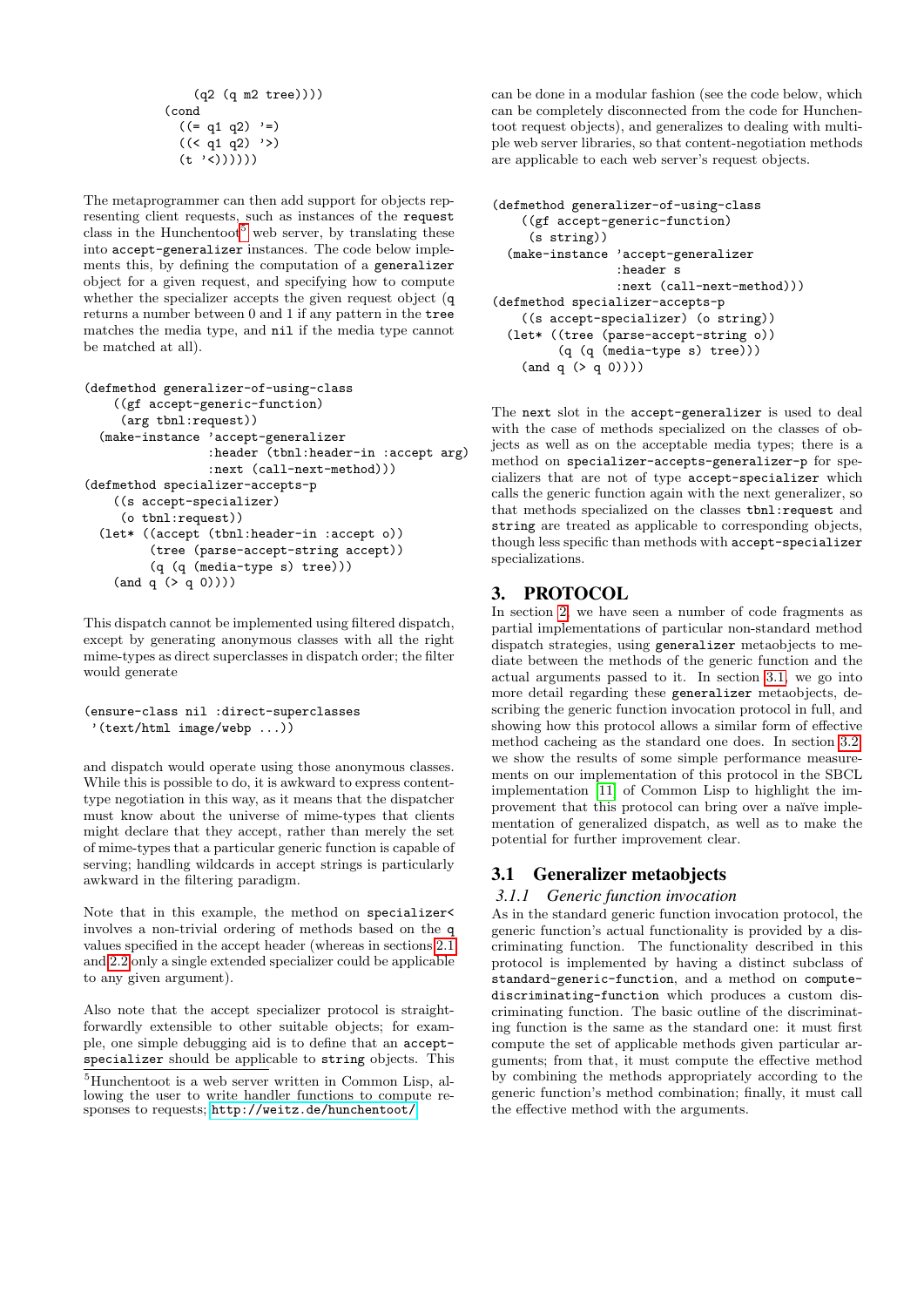Computing the set of applicable methods is done using a pair of functions: compute-applicable-methods, the standard metaobject function, and a new function computeapplicable-methods-using-generalizers. We define a custom method on compute-applicable-methods which tests the applicability of a particular specializer against a given argument using specializer-accepts-p, a new protocol function with default implementations on class and eql-specializer to implement the expected behaviour. To order the methods, as required by the protocol, we define a pairwise comparison operator specializer< which defines an ordering between specializers for a given generalizer argument (remembering that even in standard CLOS the ordering between class specializers can change depending on the actual class of the argument).

The new compute-applicable-methods-using-generalizers is the analogue of the MOP's compute-applicable-methodsusing-classes. Instead of calling it with the class-of each argument, we compute the generalizers of each argument using the new function generalizer-of-using-class (where the -using-class refers to the class of the generic function rather than the class of the object), and call computeapplicable-methods-using-generalizers with the generic function and list of generalizers. As with compute-applicablemethods-using-classes, a secondary return value indicates whether the result of the function is definitive for that list of generalizers.

Thus, in generic function invocation, we first compute the generalizers of the arguments; we compute the ordered set of applicable methods, either from the generalizers or (if that is not definitive) from the arguments themselves; then the normal effective method computation and call can occur. Unfortunately, the nature of an effective method function is not specified, so we have to reach into implementation internals a little in order to call it, but otherwise the remainder of the generic function invocation protocol is unchanged from the standard one. In particular, method combination is completely unchanged; programmers can choose arbitrary method combinations, including user-defined long form combinations, for their generic functions involving generalized dispatch.

#### <span id="page-5-0"></span>*3.1.2 Effective method memoization*

The potential efficiency benefit to having generalizer metaobjects lies in the use of compute-applicable-methodsusing-generalizers. If a particular generalized specializer accepts a variety of objects (such as the signum specializer accepting all reals with a given sign, or the accept specializer accepting all HTTP requests with a particular Accept header), then there is the possibility of cacheing and reusing the results of the applicable and effective method computation. If the computation of the applicable method from compute-applicable-methods-usinggeneralizers is definitive, then the ordered set of applicable methods and the effective method can be cached.

One issue is what to use as the key for that cache. We cannot use the generalizers themselves, as two generalizers that should be considered equal for cache lookup will not compare as equal – and indeed even the standard generalizer, the class, cannot easily be used as we must be able to in-

validate cache entries upon class redefinition. The issue of class generalizers we can solve as in [\[8\]](#page-7-9) by using the wrapper of a class, which is distinct for each distinct (re)definition of a class; for arbitrary generalizers, however, there is a priori no good way of computing a suitable hash key automatically, so we allow the metaprogrammer to specify one by defining a method on generalizer-equal-hash-key, and combining the hash keys for all required arguments in a list to use as a key in an equal hash-table.

#### <span id="page-5-1"></span>3.2 Performance

We have argued that the protocol presented here allows for expressive control of method dispatch while preserving the possibility of efficiency. In this section, we quantify the efficiency that the memoization protocol described in section [3.1.2](#page-5-0) achieves, by comparing it both to the same protocol with no memoization, as well as with equivalent dispatch implementations in the context of methods with regular specializers (in an implementation similar to that in [\[8\]](#page-7-9)), and with implementation in straightforward functions.

In the case of the cons-specializer, we benchmark the walker acting on a small but non-trivial form. The implementation strategies in the table below refer to: an implementation in a single function with a large typecase to dispatch between all the cases; the natural implementation in terms of a standard generic function with multiple methods (the method on cons having a slightly reduced typecase to dispatch on the first element, and other methods handling symbol and other atoms); and three separate cases using cons-specializer objects. As well as measuring the effect of memoization against the full invocation protocol, we can also introduce a special case: when only one argument participates in method selection (all the other required arguments only being specialized on  $t$ ), we can avoid the construction of a list of hash keys and simply use the key from the single active generalizer directly.

| implementation                                                 | time $(\mu s / \text{call})$ overhead |          |
|----------------------------------------------------------------|---------------------------------------|----------|
| function                                                       | 3.17                                  |          |
| standard-gf/methods                                            | 3.6                                   | $+14\%$  |
| $\cos\left(\frac{f}{\cosh\theta}\right)$ cons-gf/one-arg-cache | 7.4                                   | $+130\%$ |
| $\cos$ -gf                                                     | 15                                    | $+370\%$ |
| $\cos\left(\frac{f}{10}\right)$ cache                          | 90                                    | $+2700%$ |

The benchmarking results from this exercise are promising: in particular, the introduction of the effective method cache speeds up the use of generic specializers in this case by a factor of 6, and the one-argument special case by another factor of 2. For this workload, even the one-argument special case only gets to within a factor of 2-3 of the function and standard generic function implementations, but the overall picture is that the memoizability in the protocol does indeed drastically reduce the overhead compared with the full invocation.

For the signum-specializer case, we choose to benchmark the computation of 20!, because that is the largest factorial whose answer fits in SBCL's 63-bit fixnums – in an attempt to measure the worst case for generic dispatch, where the work done within the methods is as small as possible without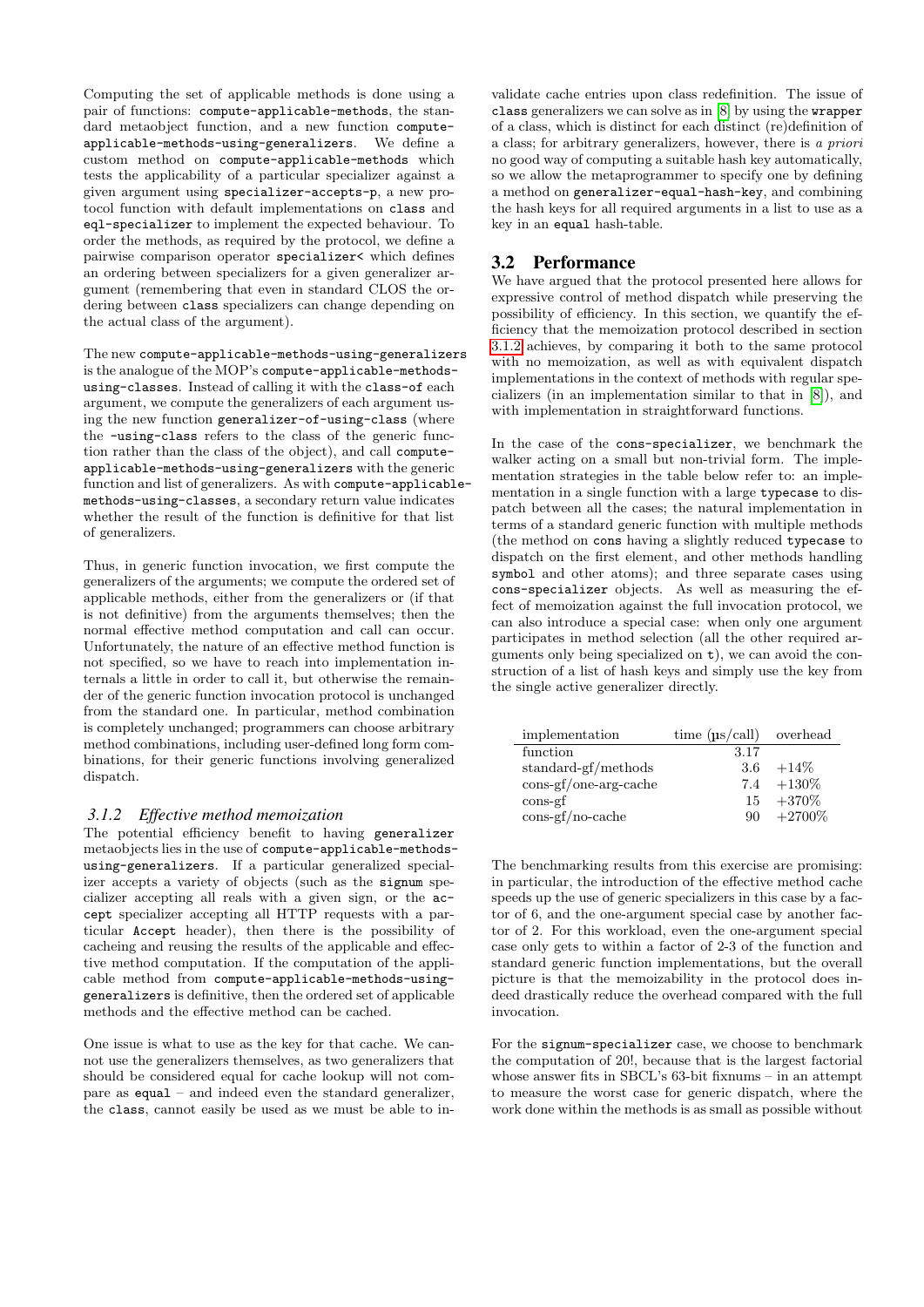being meaningless, and in particular does not cause heap allocation or garbage collection to obscure the picture.

| implementation          | time $(\mu s / \text{call})$ overhead |                |
|-------------------------|---------------------------------------|----------------|
| function                | 0.6                                   |                |
| $standard-gf/fixnum$    | 1.2                                   | $+100\%$       |
| signum-gf/one-arg-cache |                                       | $7.5 + 1100\%$ |
| signum-gf               | 23                                    | $+3800\%$      |
| signum-gf/no-cache      | 240                                   | $+41000\%$     |

The relative picture is similar to the cons-specializer case; including a cache saves a factor of 10 in this case, and another factor of 3 for the one-argument cache special case. The cost of the genericity of the protocol here is starker; even the one-argument cache is a factor of 6 slower than the standard generic-function implementation, and a further factor of 2 away from the implementation of factorial as a function. We discuss ways in which we expect to be able to improve performance in section [5.1.](#page-7-10)

We could allow the metaprogrammer to improve on the oneargument performance by constructing a specialized cache: for signum arguments of rational arguments, the logical cache structure is to index a three-element vector with (1+ signum). The current protocol does not provide a way of eliding the two generic function calls for the generic cache; we discuss possible approaches in section [5.](#page-6-1)

## 3.3 Full protocol

The protocol described in this paper is only part of a complete protocol for specializer and generalizer metaobjects. Our development of this protocol is as yet incomplete; the work described here augments that in [\[9\]](#page-7-5), but is yet relatively untested – and additionally our recent experience of working with that earlier protocol suggests that there might be useful additions to the handling of specializer metaobjects, independent of the generalizer idea presented here.

## <span id="page-6-0"></span>4. RELATED WORK

The work presented here builds on specializer-oriented programming described in [\[9\]](#page-7-5). Approximately contemporaneously, filtered dispatch [\[3\]](#page-7-7) was introduced to address some of the same use cases: filtered dispatch works by having a custom discriminating function which wraps the usual one, where the wrapping function augments the set of applicable methods with applicable methods from other (hidden) generic functions, one per filter group; this step is not memoized, and using eql methods to capture behaviours of equivalence classes means that it is hard to see how it could be. The methods are then combined using a custom method combination to mimic the standard one; in principle implementors of other method combinations could cater for filtered dispatch, but they would have to explicitly modify their method combinations. The Clojure programming language supports multimethods $6$  with a variant of filtered dispatch as well as hierarchical and identity-based method selectors.

In context-oriented programming [\[6,](#page-7-11) [16\]](#page-7-12), context dispatch occurs by maintaining the context state as an anonymous

<span id="page-6-2"></span> $^6$ http:// $cl$ ojure.org/multimethods

class with the superclasses representing all the currently active layers; this is then passed as a hidden argument to context-aware functions. The set of layers is known and under programmer control, as layers must be defined beforehand.

In some sense, all dispatch schemes are specializations of predicate dispatch [\[4\]](#page-7-13). The main problem with predicate dispatch is its expressiveness: with arbitrary predicates able to control dispatch, it is essentially impossible to perform any substantial precomputation, or even to automatically determine an ordering of methods given a set of arguments. Even Clojure's restricted dispatch scheme provides an explicit operator for stating a preference order among methods, where here we provide an operator to order specializers; in filtered dispatch the programmer implicitly gives the system an order of precedence, through the lexical ordering of filter specification in a filtered function definition.

The Slate programming environment combines prototypeoriented programming with multiple dispatch [\[13\]](#page-7-14); in that context, the analogue of an argument's class (in Common Lisp) as a representation of the equivalence class of objects with the same behaviour is the tuple of roles and delegations: objects with the same roles and delegations tuple behave the same, much as objects with the same generalizer have the same behaviour in the protocol described in this paper.

The idea of generalization is of course not new, and arises in other contexts. Perhaps of particular interest is generalization in the context of partial evaluation; for example, [\[12\]](#page-7-15) considers generalization in online partial evaluation, where sets of possible values are represented by a type system construct representing an upper bound. Exploring the relationship between generalizer metaobjects and approximation in type systems might yield strategies for automatically computing suitable generalizers and cache functions for a variety of forms of generalized dispatch.

# <span id="page-6-1"></span>5. CONCLUSIONS

In this paper, we have presented a new generalizer metaobject protocol allowing the metaprogrammer to implement in a straightforward manner metaobjects to implement custom method selection, rather than the standard method selection as standardized in Common Lisp. This protocol seamlessly interoperates with the rest of CLOS and Common Lisp in general; the programmer (the user of the custom specializer metaobjects) may without constraints use arbitrary method combination, intercede in effective method combination, or write custom method function implementations. The protocol is expressive, in that it handles forms of dispatch not possible in more restricted dispatch systems, while not suffering from the indeterminism present in predicate dispatch through the use of explicit ordering predicates.

The protocol is also reasonably efficient; the metaprogrammer can indicate that a particular effective method computation can be memoized, and under those circumstances much of the overhead is amortized (though there remains a substantial overhead compared with standard generic-function or regular function calls). We discuss how the efficiency could be improved below.